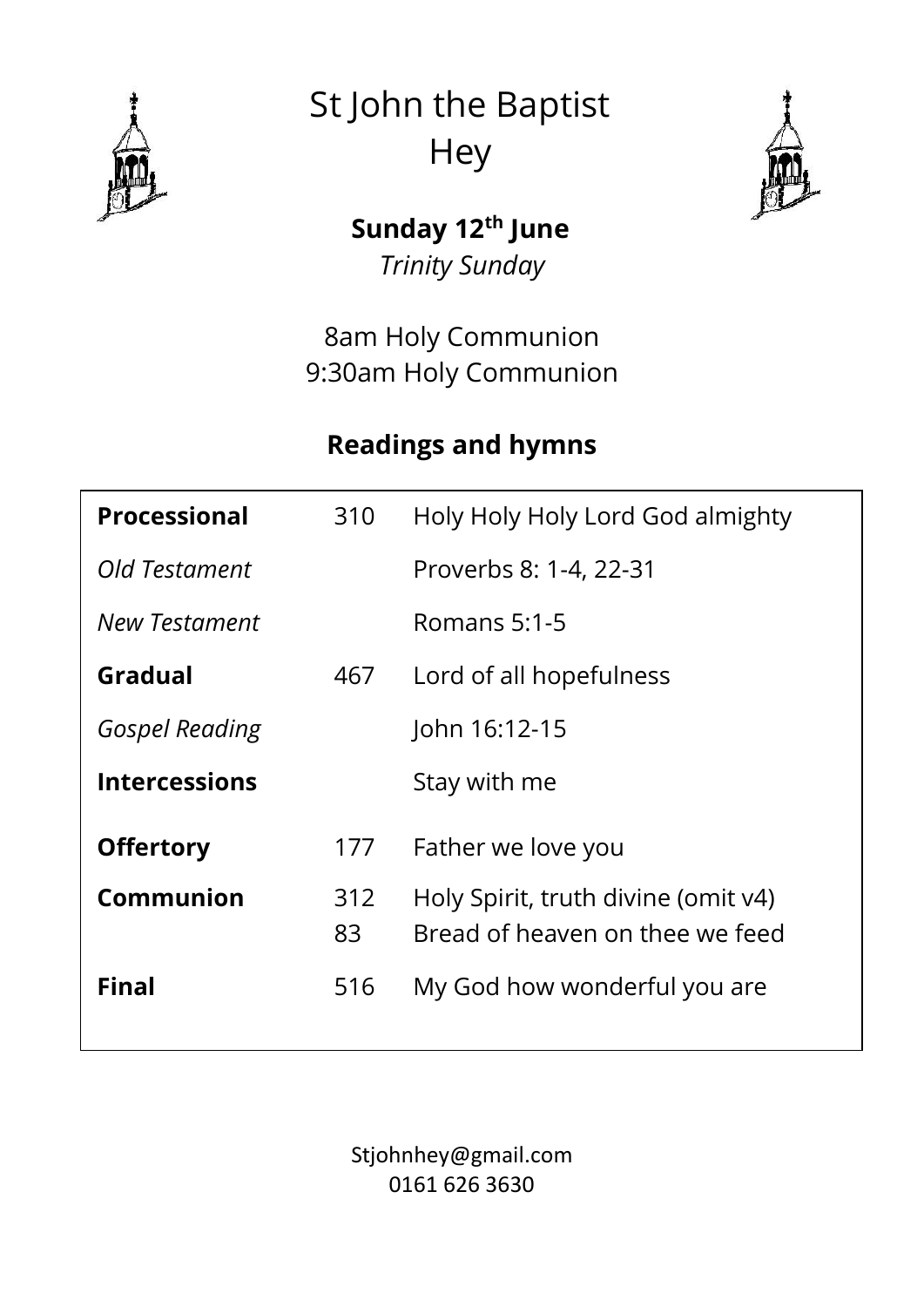#### **Collect**

Holy God, faithful and unchanging: enlarge our minds with the knowledge of your truth, and draw us more deeply into the mystery of your love, that we may truly worship you, Father, Son, and Holy Spirit, one God, now and for ever. Amen.

### **Day by day scheme**

The day by day scheme is still running. If you would like to remember a loved one by making a donation, please speak to the clergy or any member of the PCC.

#### **This week**

# **Wednesday 15th June**

10am Holy Communion

## **Thursday 16th June**

7pm Come and Praise

Stiohnhey@gmail.com 0161 626 3630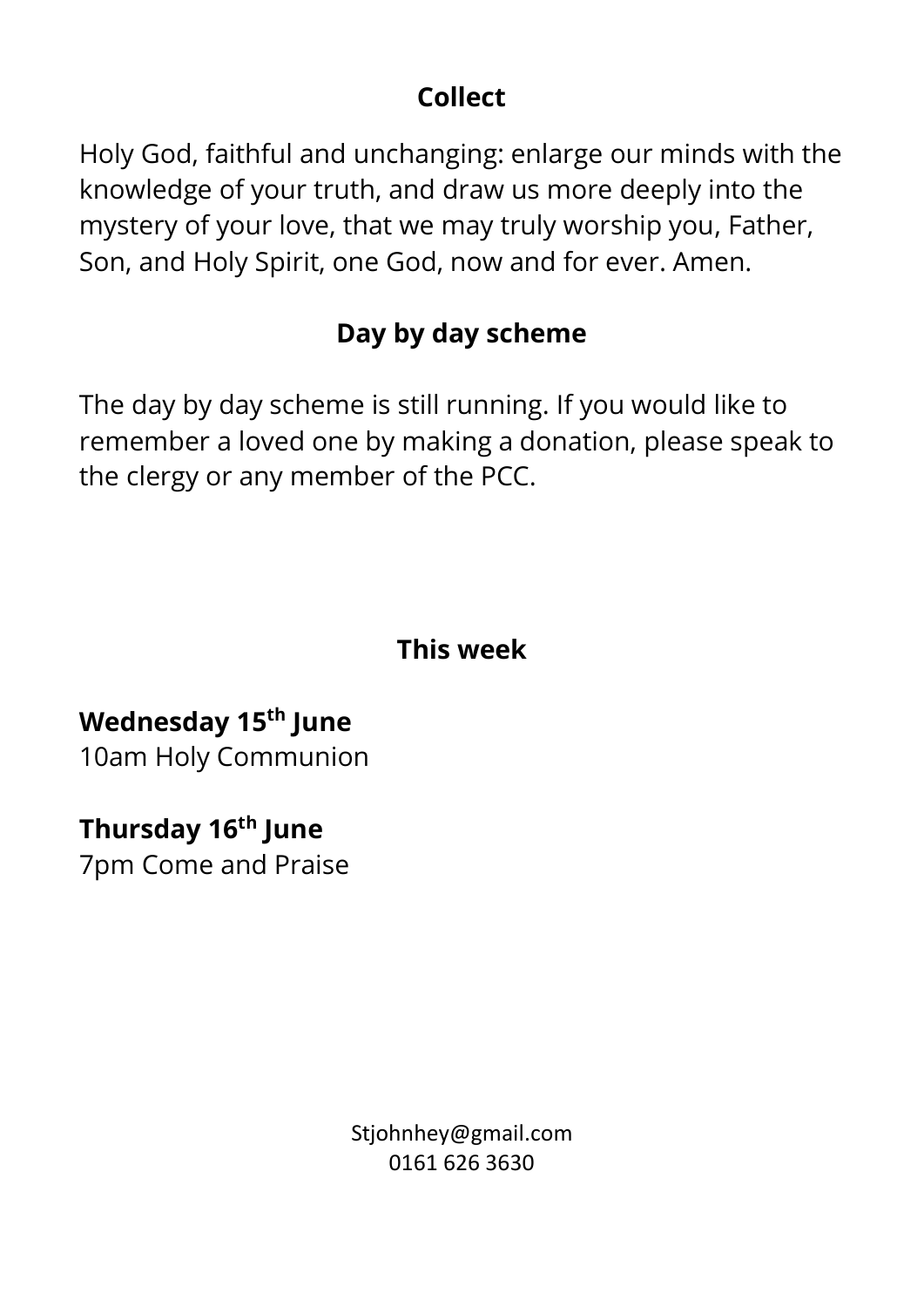#### **Our prayers are asked for:**

### **World**

For peace in places of trouble and despair, for all sitting exams this school term.

#### **Diocese**

Bishops David, Mark, and Mark, Archdeacon David Sharples, Area Dean Revd Daniel Ramble, Lay Chair Liz Dent, Clergy, readers, and ALMs in our mission community.

#### **Street prayers**

Thorpe Close

### **Members of our church community**

Jean Smith, Enid Firth, Mary Lawton, Mark Crossley, Gordon Jackson, Barbara Brogan, Michael Brogan, Rev Canon Marcia Wall, and Rev Christine Steel

#### **Years mind**

Vernon Robinson, Grenfell Tower fire disaster, Ian Crux, and Elaine Goodwin.